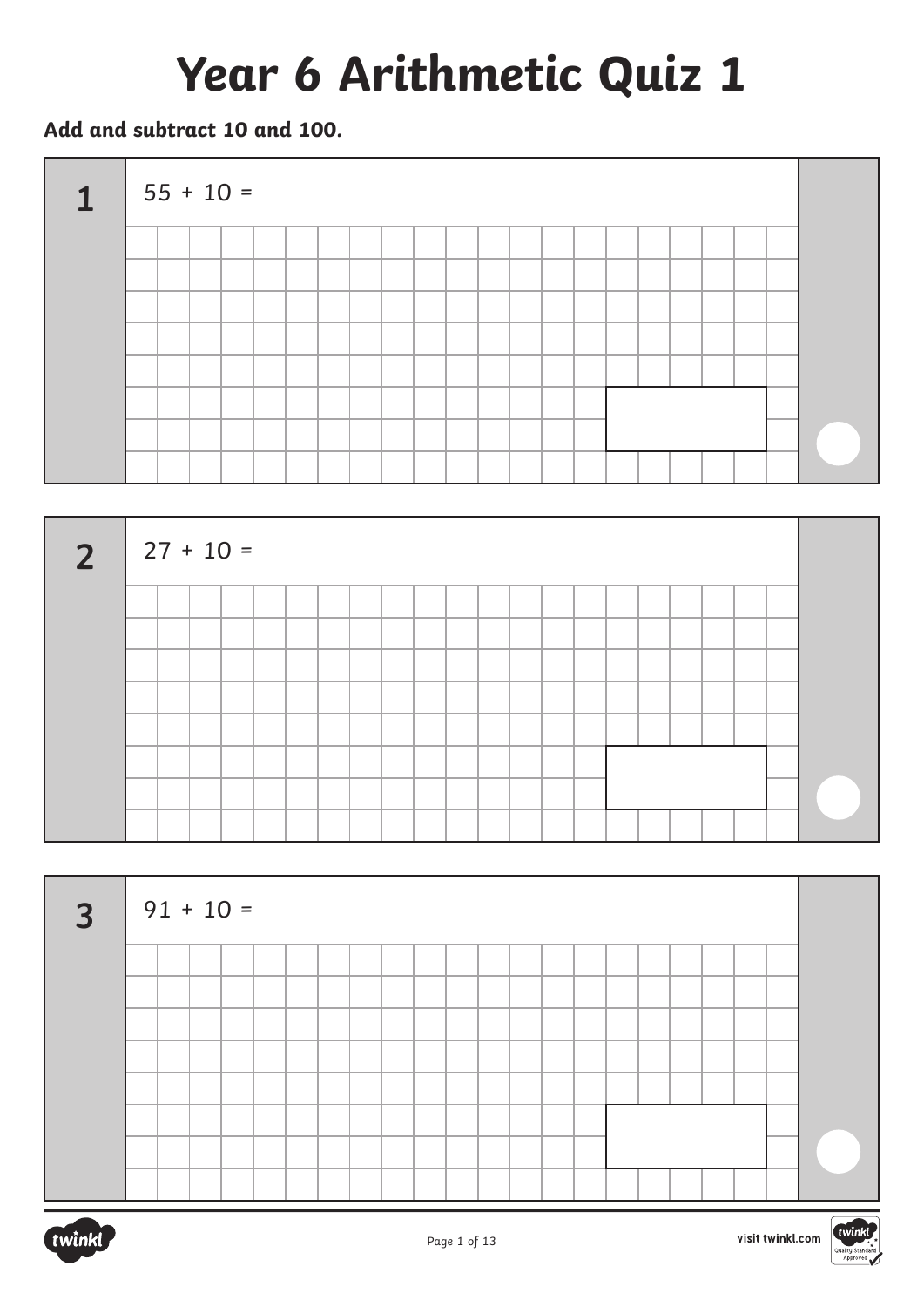| 4 <sup>1</sup> | $306 + 100 =$ |  |  |  |  |  |  |  |  |  |  |  |
|----------------|---------------|--|--|--|--|--|--|--|--|--|--|--|
|                |               |  |  |  |  |  |  |  |  |  |  |  |
|                |               |  |  |  |  |  |  |  |  |  |  |  |
|                |               |  |  |  |  |  |  |  |  |  |  |  |
|                |               |  |  |  |  |  |  |  |  |  |  |  |
|                |               |  |  |  |  |  |  |  |  |  |  |  |
|                |               |  |  |  |  |  |  |  |  |  |  |  |
|                |               |  |  |  |  |  |  |  |  |  |  |  |
|                |               |  |  |  |  |  |  |  |  |  |  |  |



| 6 <sup>1</sup> | $924 + 100 =$ |  |  |  |  |  |  |  |  |  |  |
|----------------|---------------|--|--|--|--|--|--|--|--|--|--|
|                |               |  |  |  |  |  |  |  |  |  |  |
|                |               |  |  |  |  |  |  |  |  |  |  |
|                |               |  |  |  |  |  |  |  |  |  |  |
|                |               |  |  |  |  |  |  |  |  |  |  |
|                |               |  |  |  |  |  |  |  |  |  |  |
|                |               |  |  |  |  |  |  |  |  |  |  |
|                |               |  |  |  |  |  |  |  |  |  |  |
|                |               |  |  |  |  |  |  |  |  |  |  |

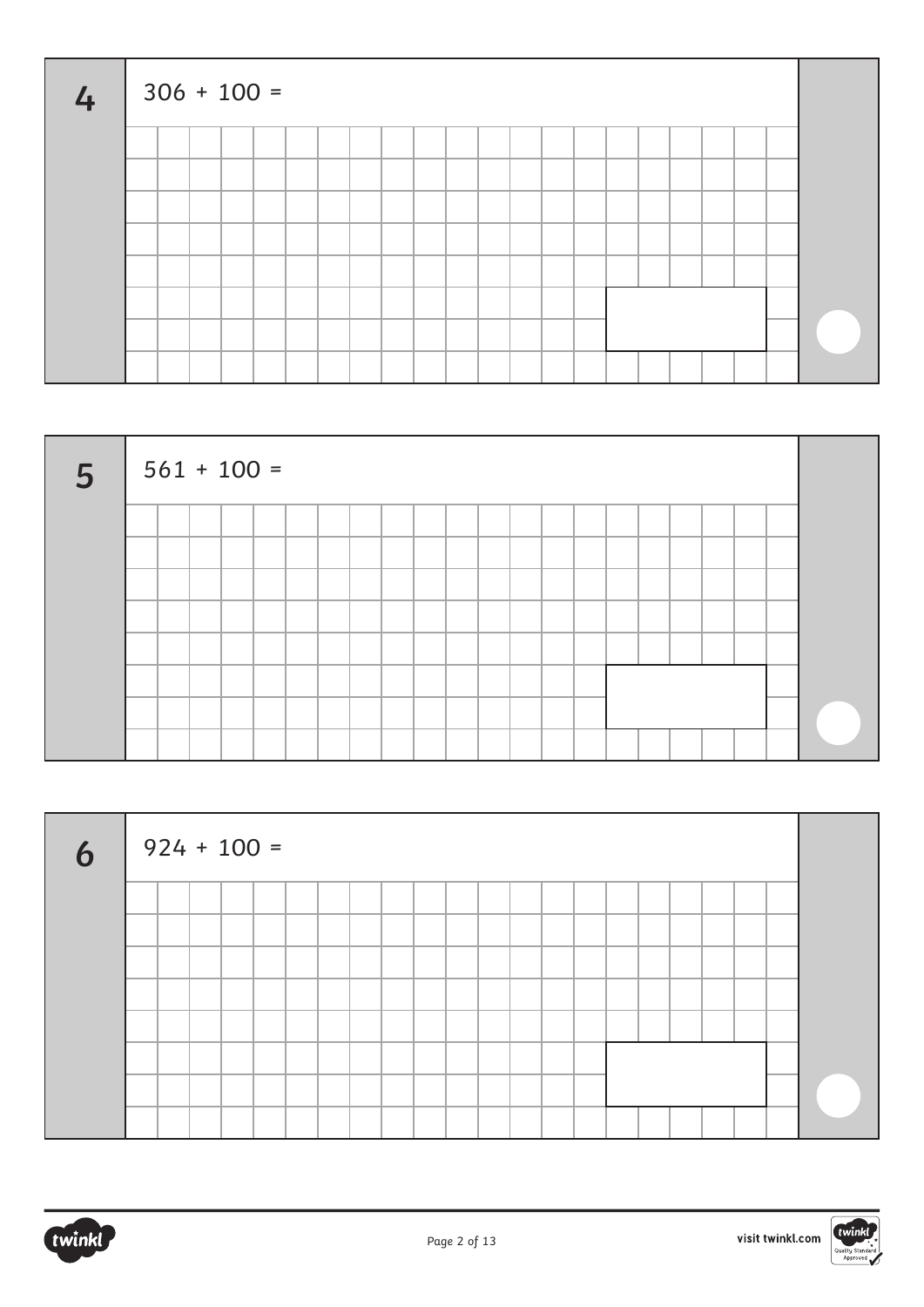| $\overline{7}$ | $59 - 10 =$ |  |  |  |  |  |  |  |  |  |  |  |
|----------------|-------------|--|--|--|--|--|--|--|--|--|--|--|
|                |             |  |  |  |  |  |  |  |  |  |  |  |
|                |             |  |  |  |  |  |  |  |  |  |  |  |
|                |             |  |  |  |  |  |  |  |  |  |  |  |
|                |             |  |  |  |  |  |  |  |  |  |  |  |
|                |             |  |  |  |  |  |  |  |  |  |  |  |
|                |             |  |  |  |  |  |  |  |  |  |  |  |
|                |             |  |  |  |  |  |  |  |  |  |  |  |
|                |             |  |  |  |  |  |  |  |  |  |  |  |







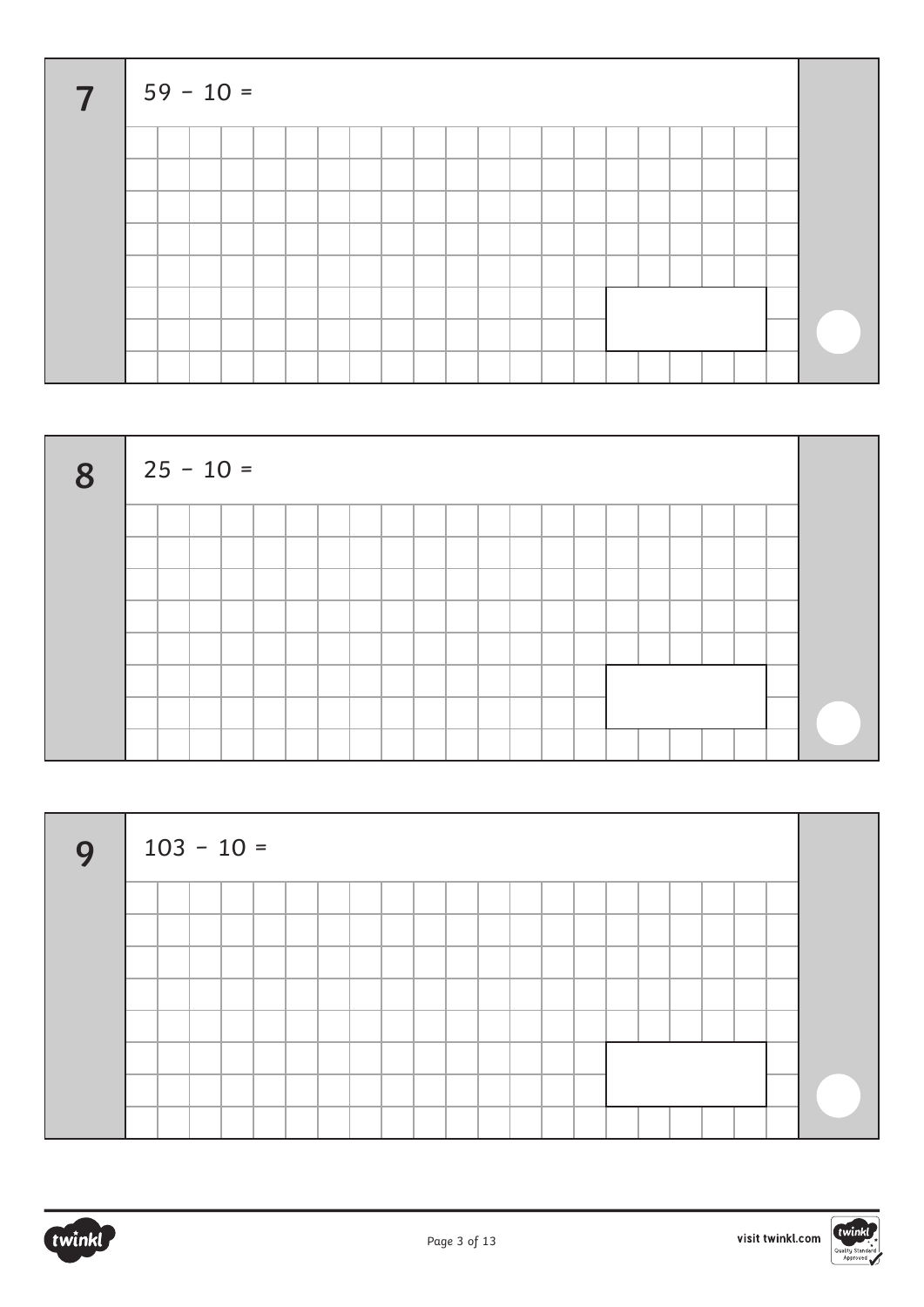| 10 |  | $582 - 100 =$ |  |  |  |  |  |  |  |  |  |  |
|----|--|---------------|--|--|--|--|--|--|--|--|--|--|
|    |  |               |  |  |  |  |  |  |  |  |  |  |
|    |  |               |  |  |  |  |  |  |  |  |  |  |
|    |  |               |  |  |  |  |  |  |  |  |  |  |
|    |  |               |  |  |  |  |  |  |  |  |  |  |
|    |  |               |  |  |  |  |  |  |  |  |  |  |
|    |  |               |  |  |  |  |  |  |  |  |  |  |
|    |  |               |  |  |  |  |  |  |  |  |  |  |
|    |  |               |  |  |  |  |  |  |  |  |  |  |

| 11 | $1067 - 100 =$ |  |  |  |  |  |  |  |  |  |  |
|----|----------------|--|--|--|--|--|--|--|--|--|--|
|    |                |  |  |  |  |  |  |  |  |  |  |
|    |                |  |  |  |  |  |  |  |  |  |  |
|    |                |  |  |  |  |  |  |  |  |  |  |
|    |                |  |  |  |  |  |  |  |  |  |  |
|    |                |  |  |  |  |  |  |  |  |  |  |
|    |                |  |  |  |  |  |  |  |  |  |  |
|    |                |  |  |  |  |  |  |  |  |  |  |
|    |                |  |  |  |  |  |  |  |  |  |  |

| 12 | $182 - 100 =$ |  |  |  |  |  |  |  |  |  |  |
|----|---------------|--|--|--|--|--|--|--|--|--|--|
|    |               |  |  |  |  |  |  |  |  |  |  |
|    |               |  |  |  |  |  |  |  |  |  |  |
|    |               |  |  |  |  |  |  |  |  |  |  |
|    |               |  |  |  |  |  |  |  |  |  |  |
|    |               |  |  |  |  |  |  |  |  |  |  |
|    |               |  |  |  |  |  |  |  |  |  |  |
|    |               |  |  |  |  |  |  |  |  |  |  |

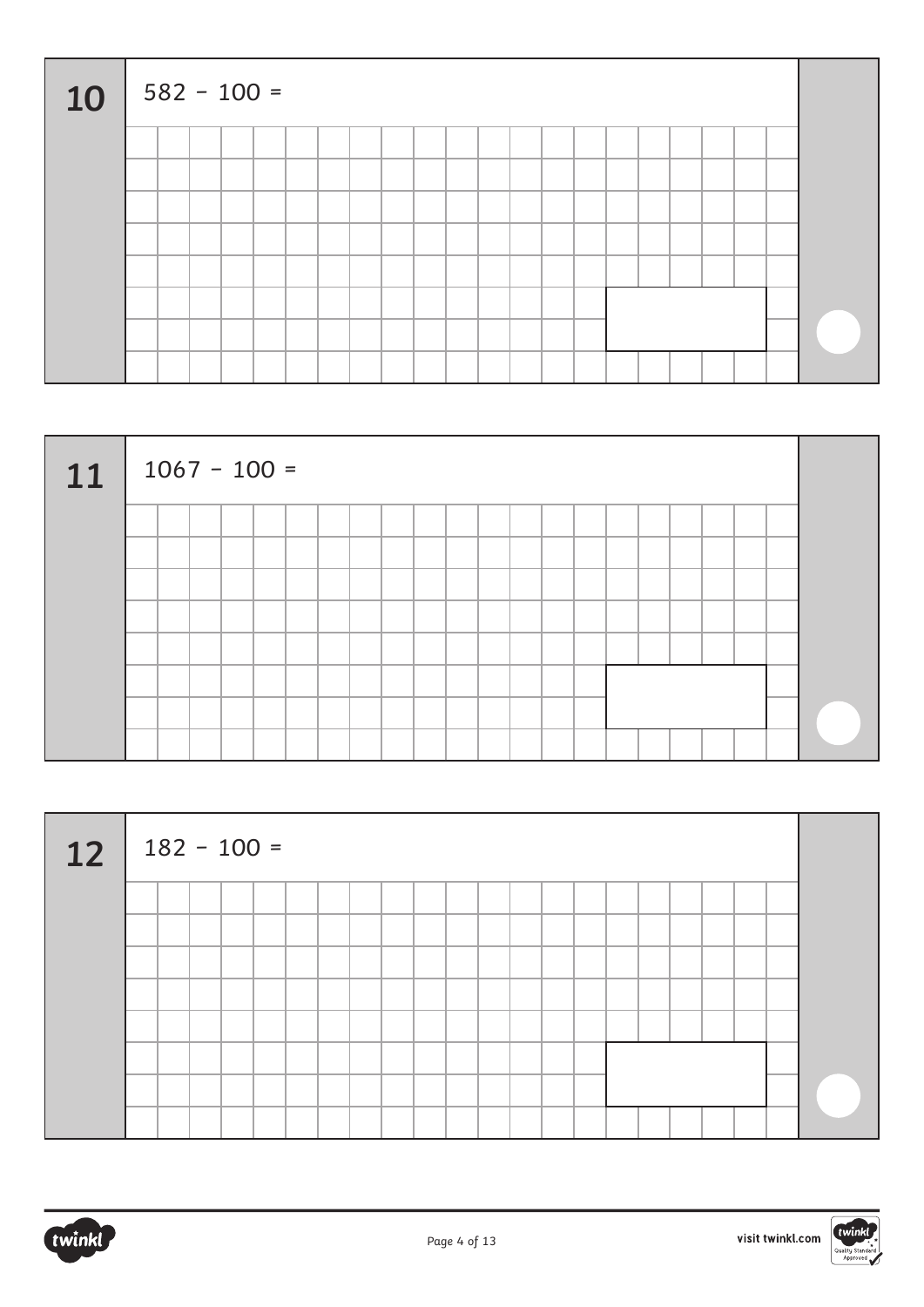### **Adding and subtracting three-digit numbers and ones, tens and hundreds.**

| $13   719 + 6 =$ |  |  |  |  |  |  |  |  |  |  |  |
|------------------|--|--|--|--|--|--|--|--|--|--|--|
|                  |  |  |  |  |  |  |  |  |  |  |  |
|                  |  |  |  |  |  |  |  |  |  |  |  |
|                  |  |  |  |  |  |  |  |  |  |  |  |
|                  |  |  |  |  |  |  |  |  |  |  |  |
|                  |  |  |  |  |  |  |  |  |  |  |  |
|                  |  |  |  |  |  |  |  |  |  |  |  |
|                  |  |  |  |  |  |  |  |  |  |  |  |
|                  |  |  |  |  |  |  |  |  |  |  |  |

| $14   997 + 4 =$ |  |  |  |  |  |  |  |  |  |  |  |
|------------------|--|--|--|--|--|--|--|--|--|--|--|
|                  |  |  |  |  |  |  |  |  |  |  |  |
|                  |  |  |  |  |  |  |  |  |  |  |  |
|                  |  |  |  |  |  |  |  |  |  |  |  |
|                  |  |  |  |  |  |  |  |  |  |  |  |
|                  |  |  |  |  |  |  |  |  |  |  |  |
|                  |  |  |  |  |  |  |  |  |  |  |  |
|                  |  |  |  |  |  |  |  |  |  |  |  |
|                  |  |  |  |  |  |  |  |  |  |  |  |

| $15 \mid 350 - 9 =$ |  |  |  |  |  |  |  |  |  |  |  |
|---------------------|--|--|--|--|--|--|--|--|--|--|--|
|                     |  |  |  |  |  |  |  |  |  |  |  |
|                     |  |  |  |  |  |  |  |  |  |  |  |
|                     |  |  |  |  |  |  |  |  |  |  |  |
|                     |  |  |  |  |  |  |  |  |  |  |  |
|                     |  |  |  |  |  |  |  |  |  |  |  |
|                     |  |  |  |  |  |  |  |  |  |  |  |
|                     |  |  |  |  |  |  |  |  |  |  |  |
|                     |  |  |  |  |  |  |  |  |  |  |  |



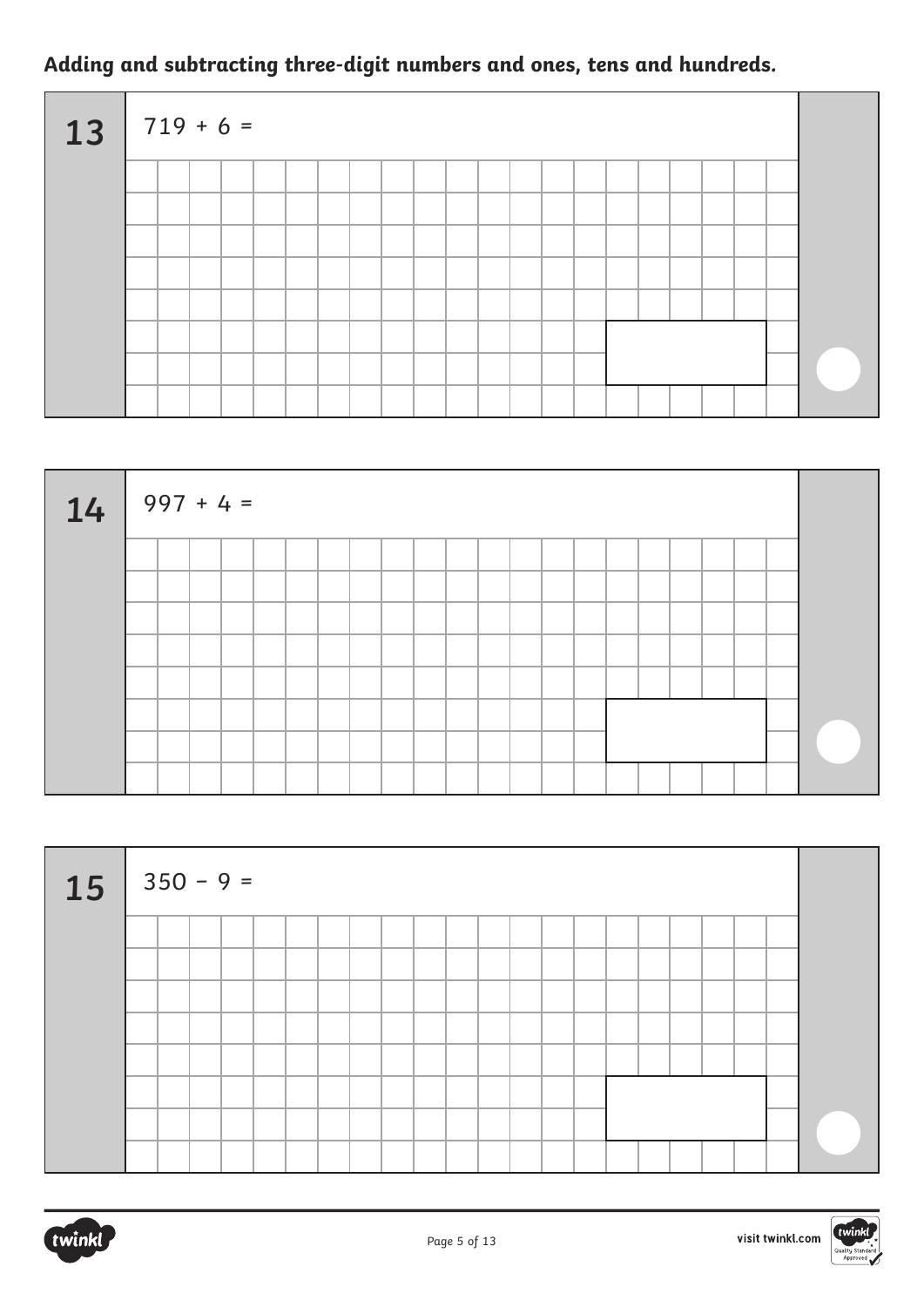| <b>16</b> |  | $818 - 7 =$ |  |  |  |  |  |  |  |  |  |  |
|-----------|--|-------------|--|--|--|--|--|--|--|--|--|--|
|           |  |             |  |  |  |  |  |  |  |  |  |  |
|           |  |             |  |  |  |  |  |  |  |  |  |  |
|           |  |             |  |  |  |  |  |  |  |  |  |  |
|           |  |             |  |  |  |  |  |  |  |  |  |  |
|           |  |             |  |  |  |  |  |  |  |  |  |  |
|           |  |             |  |  |  |  |  |  |  |  |  |  |
|           |  |             |  |  |  |  |  |  |  |  |  |  |
|           |  |             |  |  |  |  |  |  |  |  |  |  |

| 17 | $902 + 20 =$ |  |  |  |  |  |  |  |  |  |  |  |
|----|--------------|--|--|--|--|--|--|--|--|--|--|--|
|    |              |  |  |  |  |  |  |  |  |  |  |  |
|    |              |  |  |  |  |  |  |  |  |  |  |  |
|    |              |  |  |  |  |  |  |  |  |  |  |  |
|    |              |  |  |  |  |  |  |  |  |  |  |  |
|    |              |  |  |  |  |  |  |  |  |  |  |  |
|    |              |  |  |  |  |  |  |  |  |  |  |  |
|    |              |  |  |  |  |  |  |  |  |  |  |  |
|    |              |  |  |  |  |  |  |  |  |  |  |  |

| 18 | $  482 + 70 =$ |  |  |  |  |  |  |  |  |  |  |
|----|----------------|--|--|--|--|--|--|--|--|--|--|
|    |                |  |  |  |  |  |  |  |  |  |  |
|    |                |  |  |  |  |  |  |  |  |  |  |
|    |                |  |  |  |  |  |  |  |  |  |  |
|    |                |  |  |  |  |  |  |  |  |  |  |
|    |                |  |  |  |  |  |  |  |  |  |  |
|    |                |  |  |  |  |  |  |  |  |  |  |
|    |                |  |  |  |  |  |  |  |  |  |  |



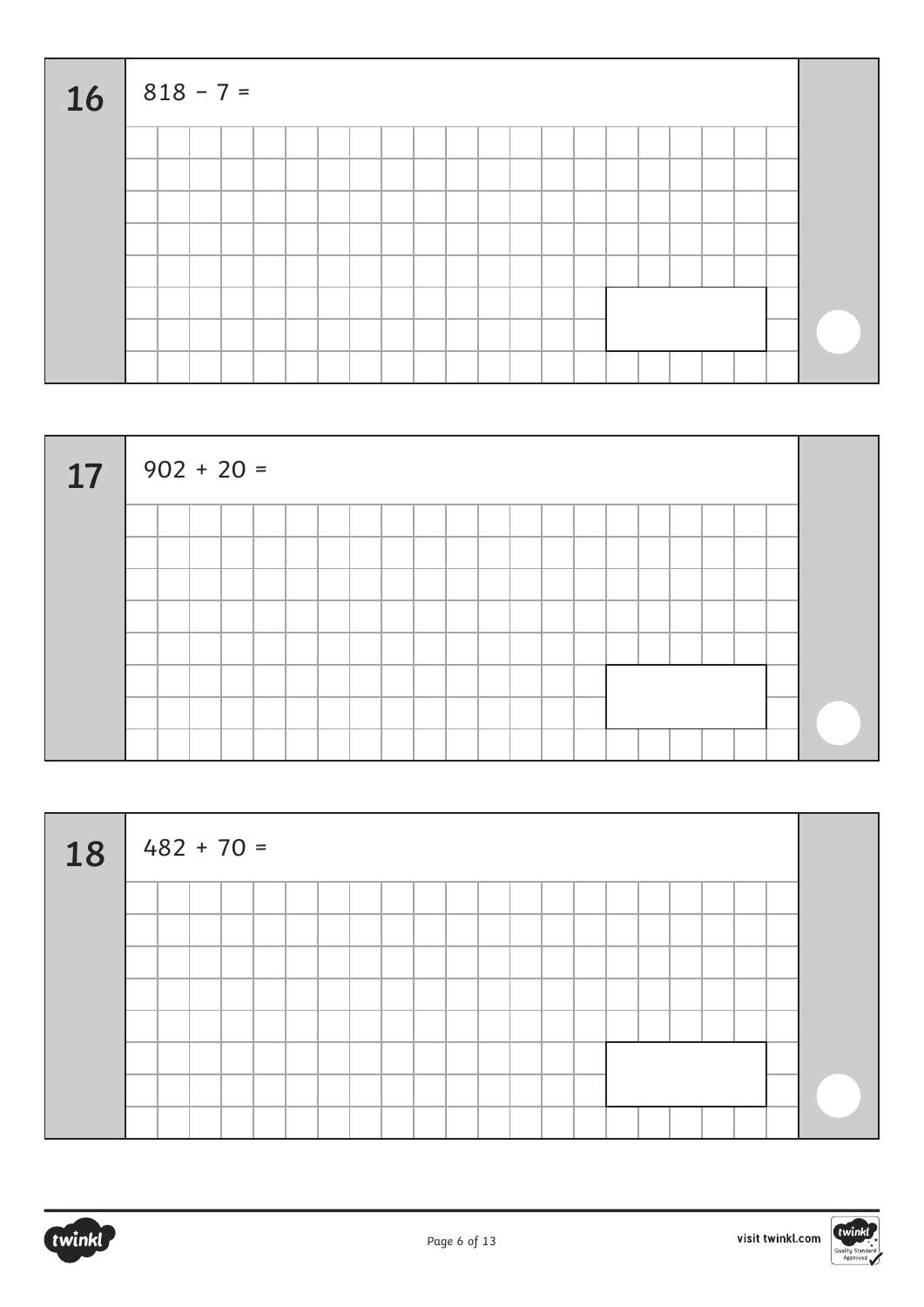| 19 |  | $683 - 30 =$ |  |  |  |  |  |  |  |  |  |  |
|----|--|--------------|--|--|--|--|--|--|--|--|--|--|
|    |  |              |  |  |  |  |  |  |  |  |  |  |
|    |  |              |  |  |  |  |  |  |  |  |  |  |
|    |  |              |  |  |  |  |  |  |  |  |  |  |
|    |  |              |  |  |  |  |  |  |  |  |  |  |
|    |  |              |  |  |  |  |  |  |  |  |  |  |
|    |  |              |  |  |  |  |  |  |  |  |  |  |
|    |  |              |  |  |  |  |  |  |  |  |  |  |
|    |  |              |  |  |  |  |  |  |  |  |  |  |



| 21 | $369 + 500 =$ |  |  |  |  |  |  |  |  |  |  |
|----|---------------|--|--|--|--|--|--|--|--|--|--|
|    |               |  |  |  |  |  |  |  |  |  |  |
|    |               |  |  |  |  |  |  |  |  |  |  |
|    |               |  |  |  |  |  |  |  |  |  |  |
|    |               |  |  |  |  |  |  |  |  |  |  |
|    |               |  |  |  |  |  |  |  |  |  |  |
|    |               |  |  |  |  |  |  |  |  |  |  |
|    |               |  |  |  |  |  |  |  |  |  |  |
|    |               |  |  |  |  |  |  |  |  |  |  |

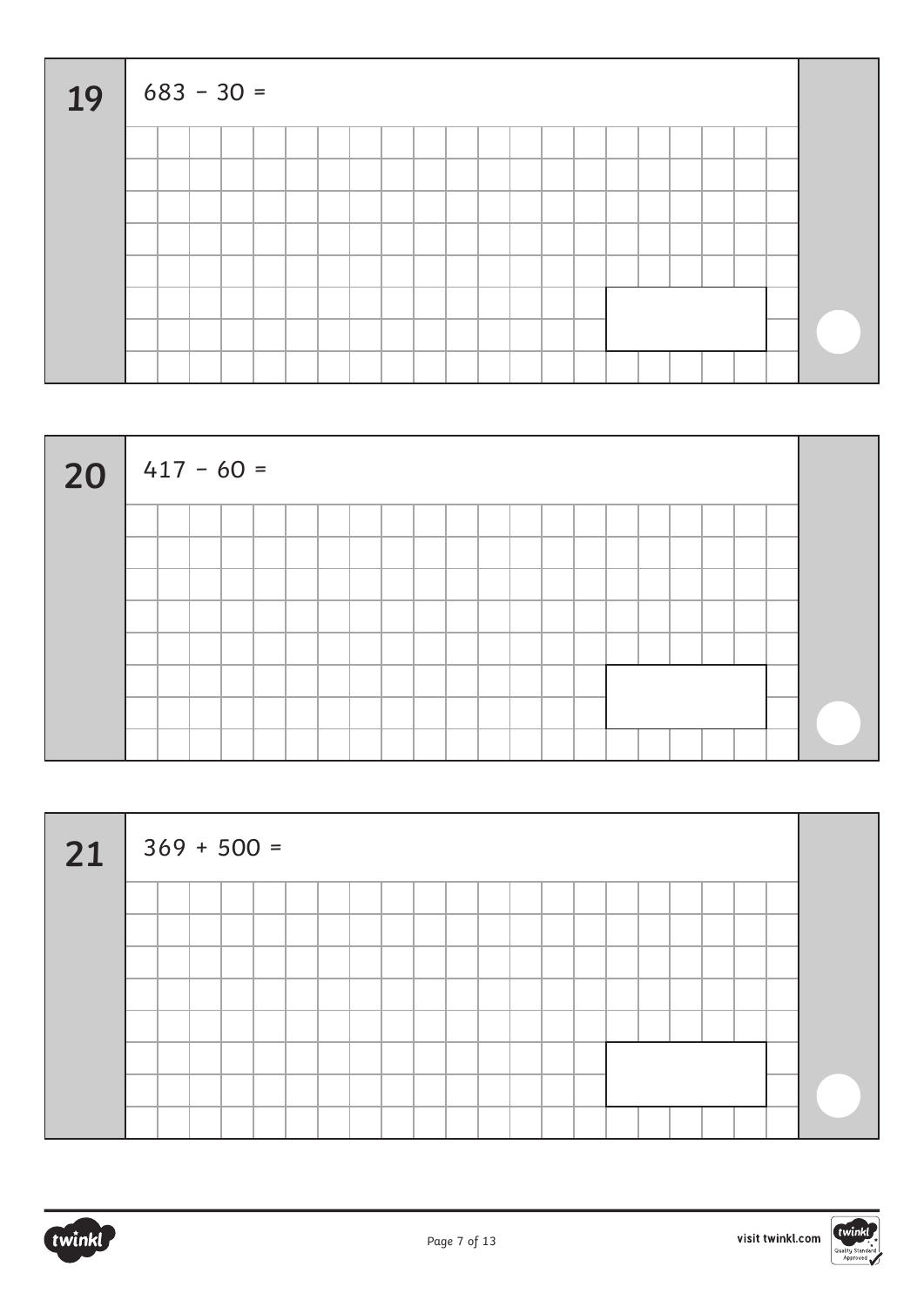| $22   837 + 400 =$ |  |  |  |  |  |  |  |  |  |  |  |
|--------------------|--|--|--|--|--|--|--|--|--|--|--|
|                    |  |  |  |  |  |  |  |  |  |  |  |
|                    |  |  |  |  |  |  |  |  |  |  |  |
|                    |  |  |  |  |  |  |  |  |  |  |  |
|                    |  |  |  |  |  |  |  |  |  |  |  |
|                    |  |  |  |  |  |  |  |  |  |  |  |
|                    |  |  |  |  |  |  |  |  |  |  |  |
|                    |  |  |  |  |  |  |  |  |  |  |  |
|                    |  |  |  |  |  |  |  |  |  |  |  |



| 24 | $1007 - 500 =$ |  |  |  |  |  |  |  |  |  |  |
|----|----------------|--|--|--|--|--|--|--|--|--|--|
|    |                |  |  |  |  |  |  |  |  |  |  |
|    |                |  |  |  |  |  |  |  |  |  |  |
|    |                |  |  |  |  |  |  |  |  |  |  |
|    |                |  |  |  |  |  |  |  |  |  |  |
|    |                |  |  |  |  |  |  |  |  |  |  |
|    |                |  |  |  |  |  |  |  |  |  |  |
|    |                |  |  |  |  |  |  |  |  |  |  |
|    |                |  |  |  |  |  |  |  |  |  |  |

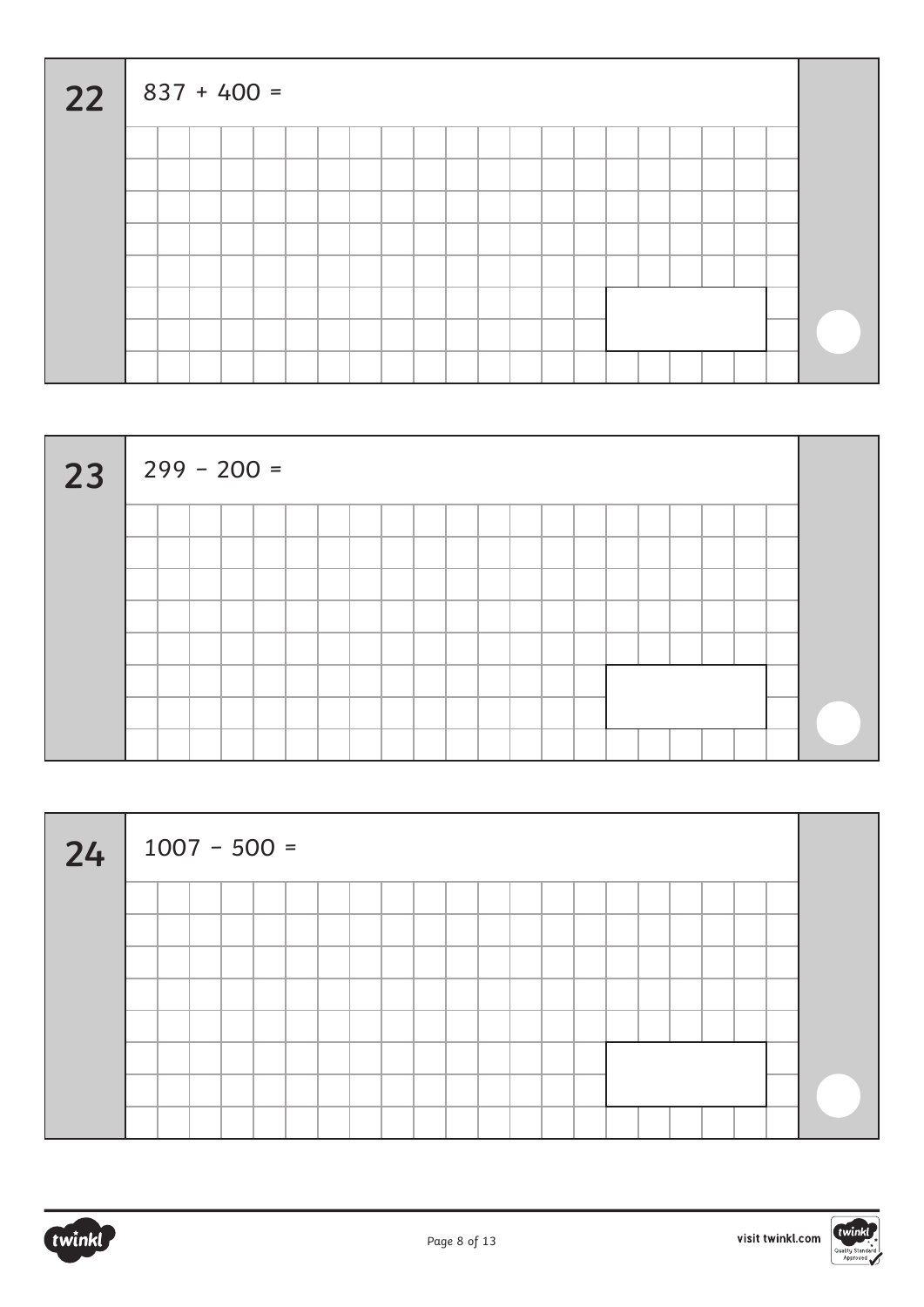### **Recall and use multiplication tables.**

| $25$ $7 \times 6 =$ |  |  |  |  |  |  |  |  |  |  |  |
|---------------------|--|--|--|--|--|--|--|--|--|--|--|
|                     |  |  |  |  |  |  |  |  |  |  |  |
|                     |  |  |  |  |  |  |  |  |  |  |  |
|                     |  |  |  |  |  |  |  |  |  |  |  |
|                     |  |  |  |  |  |  |  |  |  |  |  |
|                     |  |  |  |  |  |  |  |  |  |  |  |
|                     |  |  |  |  |  |  |  |  |  |  |  |
|                     |  |  |  |  |  |  |  |  |  |  |  |
|                     |  |  |  |  |  |  |  |  |  |  |  |

| 26 $8 \times 7 =$ |  |  |  |  |  |  |  |  |  |  |  |
|-------------------|--|--|--|--|--|--|--|--|--|--|--|
|                   |  |  |  |  |  |  |  |  |  |  |  |
|                   |  |  |  |  |  |  |  |  |  |  |  |
|                   |  |  |  |  |  |  |  |  |  |  |  |
|                   |  |  |  |  |  |  |  |  |  |  |  |
|                   |  |  |  |  |  |  |  |  |  |  |  |
|                   |  |  |  |  |  |  |  |  |  |  |  |
|                   |  |  |  |  |  |  |  |  |  |  |  |
|                   |  |  |  |  |  |  |  |  |  |  |  |

| $27$ $2 \times 11 =$ |  |  |  |  |  |  |  |  |  |  |  |
|----------------------|--|--|--|--|--|--|--|--|--|--|--|
|                      |  |  |  |  |  |  |  |  |  |  |  |
|                      |  |  |  |  |  |  |  |  |  |  |  |
|                      |  |  |  |  |  |  |  |  |  |  |  |
|                      |  |  |  |  |  |  |  |  |  |  |  |
|                      |  |  |  |  |  |  |  |  |  |  |  |
|                      |  |  |  |  |  |  |  |  |  |  |  |
|                      |  |  |  |  |  |  |  |  |  |  |  |
|                      |  |  |  |  |  |  |  |  |  |  |  |



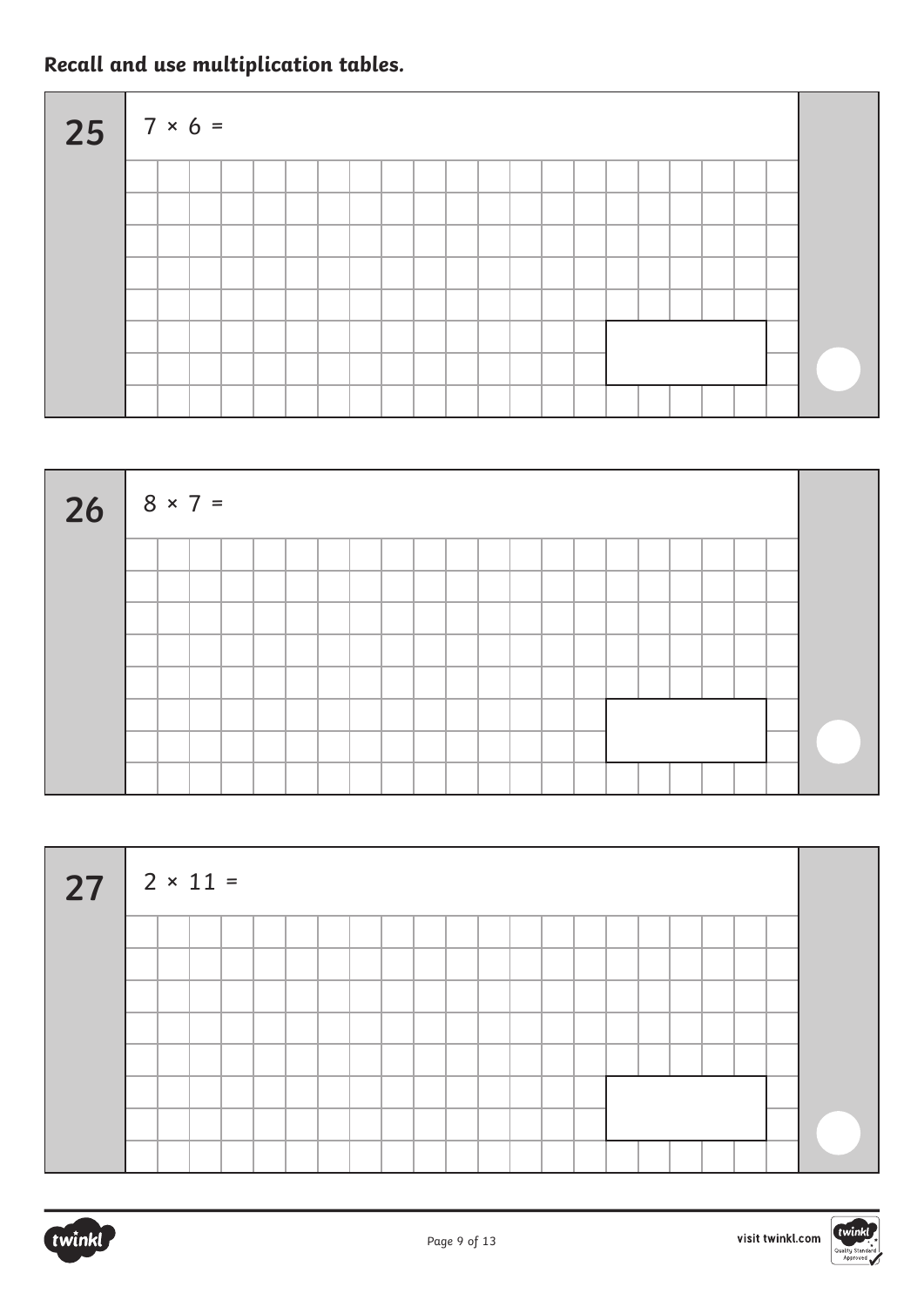| $28$ $96 \div 12 =$ |  |  |  |  |  |  |  |  |  |  |  |
|---------------------|--|--|--|--|--|--|--|--|--|--|--|
|                     |  |  |  |  |  |  |  |  |  |  |  |
|                     |  |  |  |  |  |  |  |  |  |  |  |
|                     |  |  |  |  |  |  |  |  |  |  |  |
|                     |  |  |  |  |  |  |  |  |  |  |  |
|                     |  |  |  |  |  |  |  |  |  |  |  |
|                     |  |  |  |  |  |  |  |  |  |  |  |
|                     |  |  |  |  |  |  |  |  |  |  |  |
|                     |  |  |  |  |  |  |  |  |  |  |  |

| 29 $60 \div 5 =$ |  |  |  |  |  |  |  |  |  |  |  |
|------------------|--|--|--|--|--|--|--|--|--|--|--|
|                  |  |  |  |  |  |  |  |  |  |  |  |
|                  |  |  |  |  |  |  |  |  |  |  |  |
|                  |  |  |  |  |  |  |  |  |  |  |  |
|                  |  |  |  |  |  |  |  |  |  |  |  |
|                  |  |  |  |  |  |  |  |  |  |  |  |
|                  |  |  |  |  |  |  |  |  |  |  |  |
|                  |  |  |  |  |  |  |  |  |  |  |  |
|                  |  |  |  |  |  |  |  |  |  |  |  |

| $30   56 \div 8 =$ |  |  |  |  |  |  |  |  |  |  |  |
|--------------------|--|--|--|--|--|--|--|--|--|--|--|
|                    |  |  |  |  |  |  |  |  |  |  |  |
|                    |  |  |  |  |  |  |  |  |  |  |  |
|                    |  |  |  |  |  |  |  |  |  |  |  |
|                    |  |  |  |  |  |  |  |  |  |  |  |
|                    |  |  |  |  |  |  |  |  |  |  |  |
|                    |  |  |  |  |  |  |  |  |  |  |  |
|                    |  |  |  |  |  |  |  |  |  |  |  |
|                    |  |  |  |  |  |  |  |  |  |  |  |

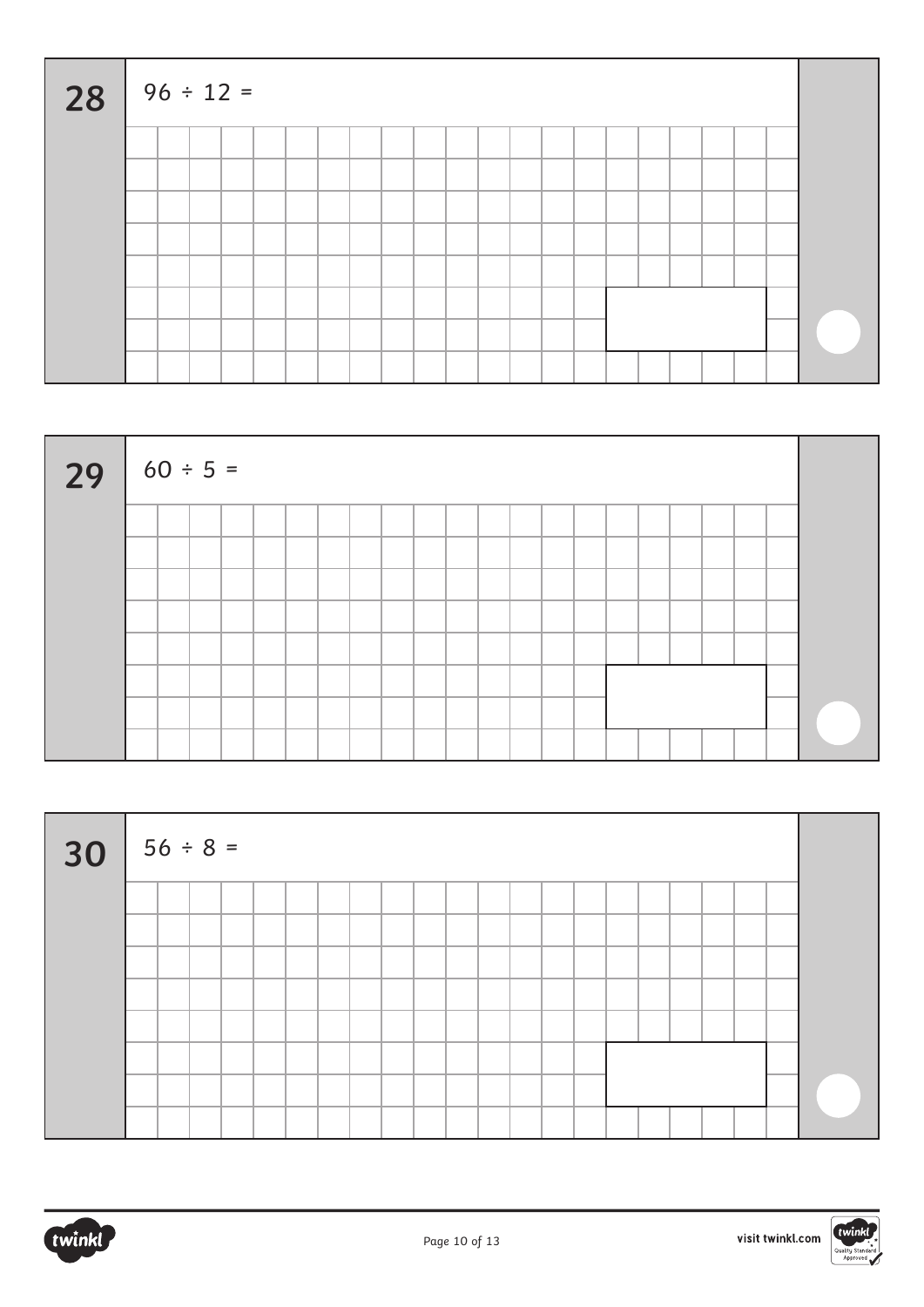| $31 \t 60 \times 8 =$ |  |  |  |  |  |  |  |  |  |  |  |
|-----------------------|--|--|--|--|--|--|--|--|--|--|--|
|                       |  |  |  |  |  |  |  |  |  |  |  |
|                       |  |  |  |  |  |  |  |  |  |  |  |
|                       |  |  |  |  |  |  |  |  |  |  |  |
|                       |  |  |  |  |  |  |  |  |  |  |  |
|                       |  |  |  |  |  |  |  |  |  |  |  |
|                       |  |  |  |  |  |  |  |  |  |  |  |
|                       |  |  |  |  |  |  |  |  |  |  |  |
|                       |  |  |  |  |  |  |  |  |  |  |  |

| $32   560 \div 7 =$ |  |  |  |  |  |  |  |  |  |  |  |
|---------------------|--|--|--|--|--|--|--|--|--|--|--|
|                     |  |  |  |  |  |  |  |  |  |  |  |
|                     |  |  |  |  |  |  |  |  |  |  |  |
|                     |  |  |  |  |  |  |  |  |  |  |  |
|                     |  |  |  |  |  |  |  |  |  |  |  |
|                     |  |  |  |  |  |  |  |  |  |  |  |
|                     |  |  |  |  |  |  |  |  |  |  |  |
|                     |  |  |  |  |  |  |  |  |  |  |  |
|                     |  |  |  |  |  |  |  |  |  |  |  |

| $33   90 \times 4 =$ |  |  |  |  |  |  |  |  |  |  |  |  |  |  |  |  |
|----------------------|--|--|--|--|--|--|--|--|--|--|--|--|--|--|--|--|
|                      |  |  |  |  |  |  |  |  |  |  |  |  |  |  |  |  |
|                      |  |  |  |  |  |  |  |  |  |  |  |  |  |  |  |  |
|                      |  |  |  |  |  |  |  |  |  |  |  |  |  |  |  |  |
|                      |  |  |  |  |  |  |  |  |  |  |  |  |  |  |  |  |
|                      |  |  |  |  |  |  |  |  |  |  |  |  |  |  |  |  |
|                      |  |  |  |  |  |  |  |  |  |  |  |  |  |  |  |  |
|                      |  |  |  |  |  |  |  |  |  |  |  |  |  |  |  |  |
|                      |  |  |  |  |  |  |  |  |  |  |  |  |  |  |  |  |



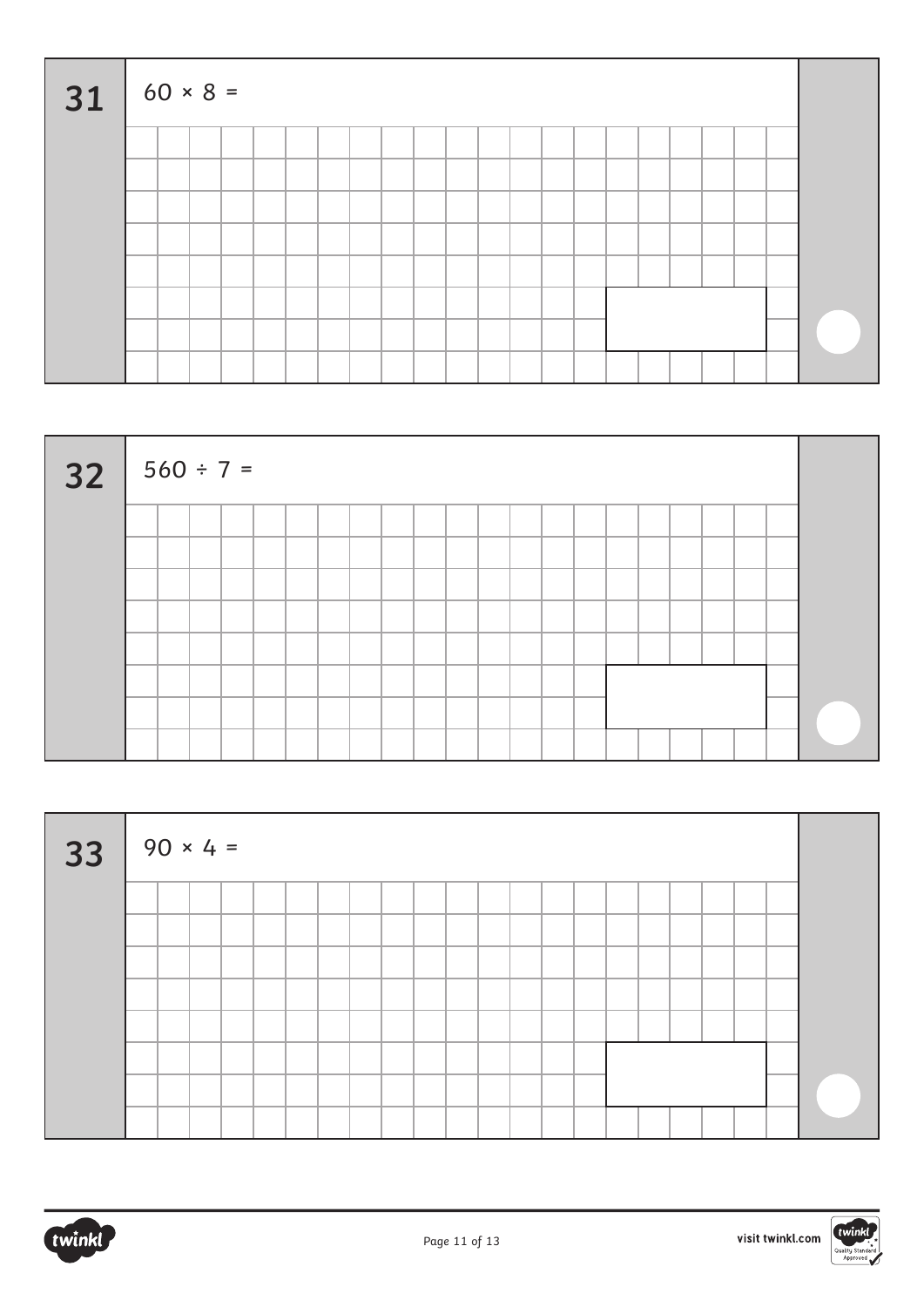| $34   630 \div 9 =$ |  |  |  |  |  |  |  |  |  |  |  |  |  |  |  |  |  |
|---------------------|--|--|--|--|--|--|--|--|--|--|--|--|--|--|--|--|--|
|                     |  |  |  |  |  |  |  |  |  |  |  |  |  |  |  |  |  |
|                     |  |  |  |  |  |  |  |  |  |  |  |  |  |  |  |  |  |
|                     |  |  |  |  |  |  |  |  |  |  |  |  |  |  |  |  |  |
|                     |  |  |  |  |  |  |  |  |  |  |  |  |  |  |  |  |  |
|                     |  |  |  |  |  |  |  |  |  |  |  |  |  |  |  |  |  |
|                     |  |  |  |  |  |  |  |  |  |  |  |  |  |  |  |  |  |
|                     |  |  |  |  |  |  |  |  |  |  |  |  |  |  |  |  |  |
|                     |  |  |  |  |  |  |  |  |  |  |  |  |  |  |  |  |  |

| $35$   11 × 30 = |  |  |  |  |  |  |  |  |  |  |  |  |  |  |  |  |
|------------------|--|--|--|--|--|--|--|--|--|--|--|--|--|--|--|--|
|                  |  |  |  |  |  |  |  |  |  |  |  |  |  |  |  |  |
|                  |  |  |  |  |  |  |  |  |  |  |  |  |  |  |  |  |
|                  |  |  |  |  |  |  |  |  |  |  |  |  |  |  |  |  |
|                  |  |  |  |  |  |  |  |  |  |  |  |  |  |  |  |  |
|                  |  |  |  |  |  |  |  |  |  |  |  |  |  |  |  |  |
|                  |  |  |  |  |  |  |  |  |  |  |  |  |  |  |  |  |
|                  |  |  |  |  |  |  |  |  |  |  |  |  |  |  |  |  |
|                  |  |  |  |  |  |  |  |  |  |  |  |  |  |  |  |  |

| 36 | $540 \div 6 =$ |  |  |  |  |  |  |  |  |  |  |  |  |  |  |  |  |
|----|----------------|--|--|--|--|--|--|--|--|--|--|--|--|--|--|--|--|
|    |                |  |  |  |  |  |  |  |  |  |  |  |  |  |  |  |  |
|    |                |  |  |  |  |  |  |  |  |  |  |  |  |  |  |  |  |
|    |                |  |  |  |  |  |  |  |  |  |  |  |  |  |  |  |  |
|    |                |  |  |  |  |  |  |  |  |  |  |  |  |  |  |  |  |
|    |                |  |  |  |  |  |  |  |  |  |  |  |  |  |  |  |  |
|    |                |  |  |  |  |  |  |  |  |  |  |  |  |  |  |  |  |
|    |                |  |  |  |  |  |  |  |  |  |  |  |  |  |  |  |  |
|    |                |  |  |  |  |  |  |  |  |  |  |  |  |  |  |  |  |



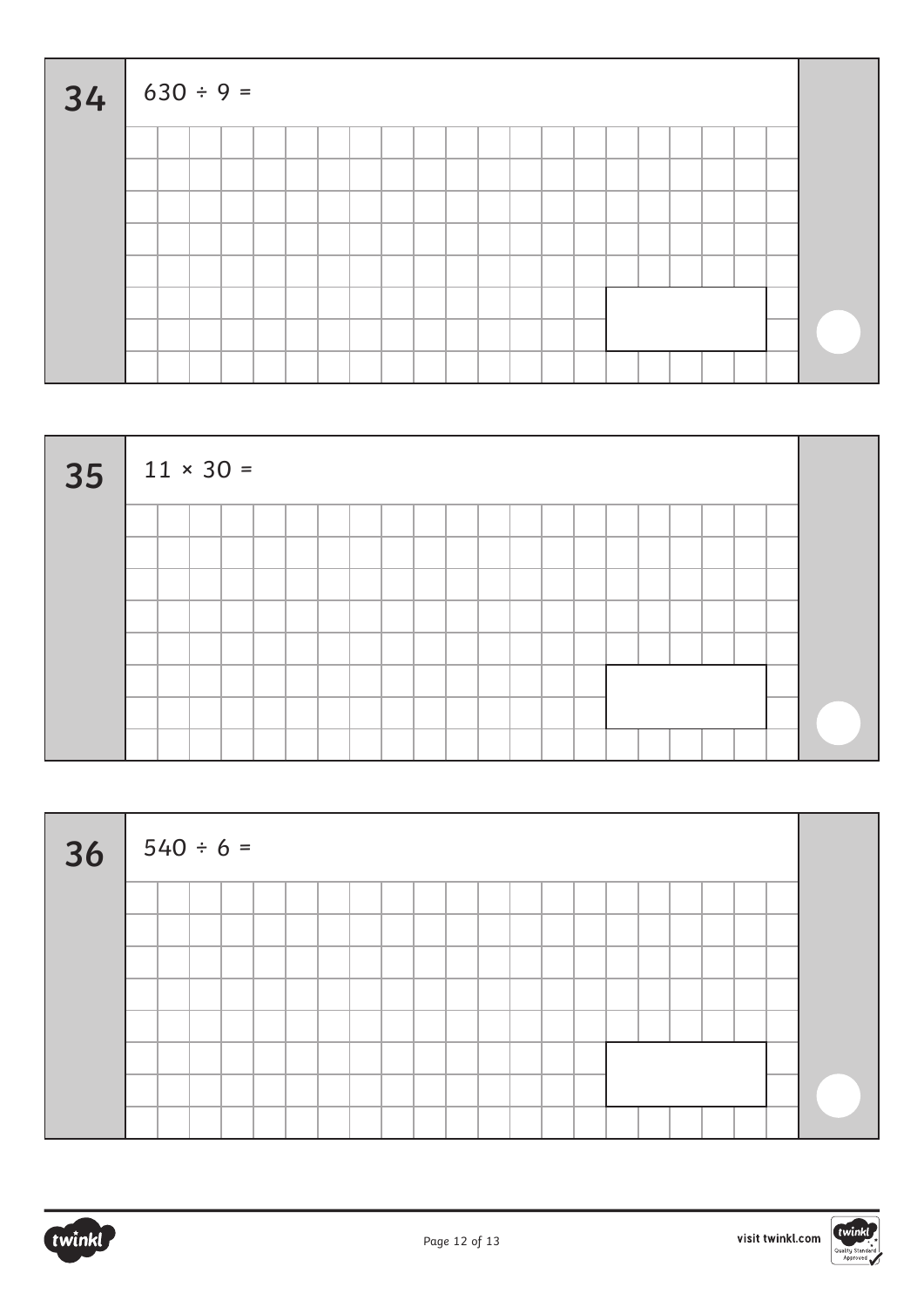## **Year 6 Arithmetic Quiz 1: Answers**

|         | 1. 65    |        | 19. 653  |
|---------|----------|--------|----------|
|         | 2. 37    |        | 20. 357  |
|         | 3. 101   |        | 21. 869  |
|         | 4. 406   |        | 22. 1237 |
|         | 5. 661   | 23. 99 |          |
|         | 6. 1024  |        | 24. 507  |
|         | 7. 49    | 25. 42 |          |
| 8. 15   |          | 26. 56 |          |
|         | 9. 93    | 27. 22 |          |
|         | 10. 482  | 28. 8  |          |
|         | 11. 967  | 29. 12 |          |
| 12. 82  |          | 30. 7  |          |
|         | 13. 725  |        | 31. 480  |
|         | 14. 1001 | 32. 80 |          |
|         | 15. 341  |        | 33. 360  |
| 16. 811 |          | 34. 70 |          |
|         | 17. 922  |        | 35. 330  |
|         | 18. 552  | 36. 90 |          |